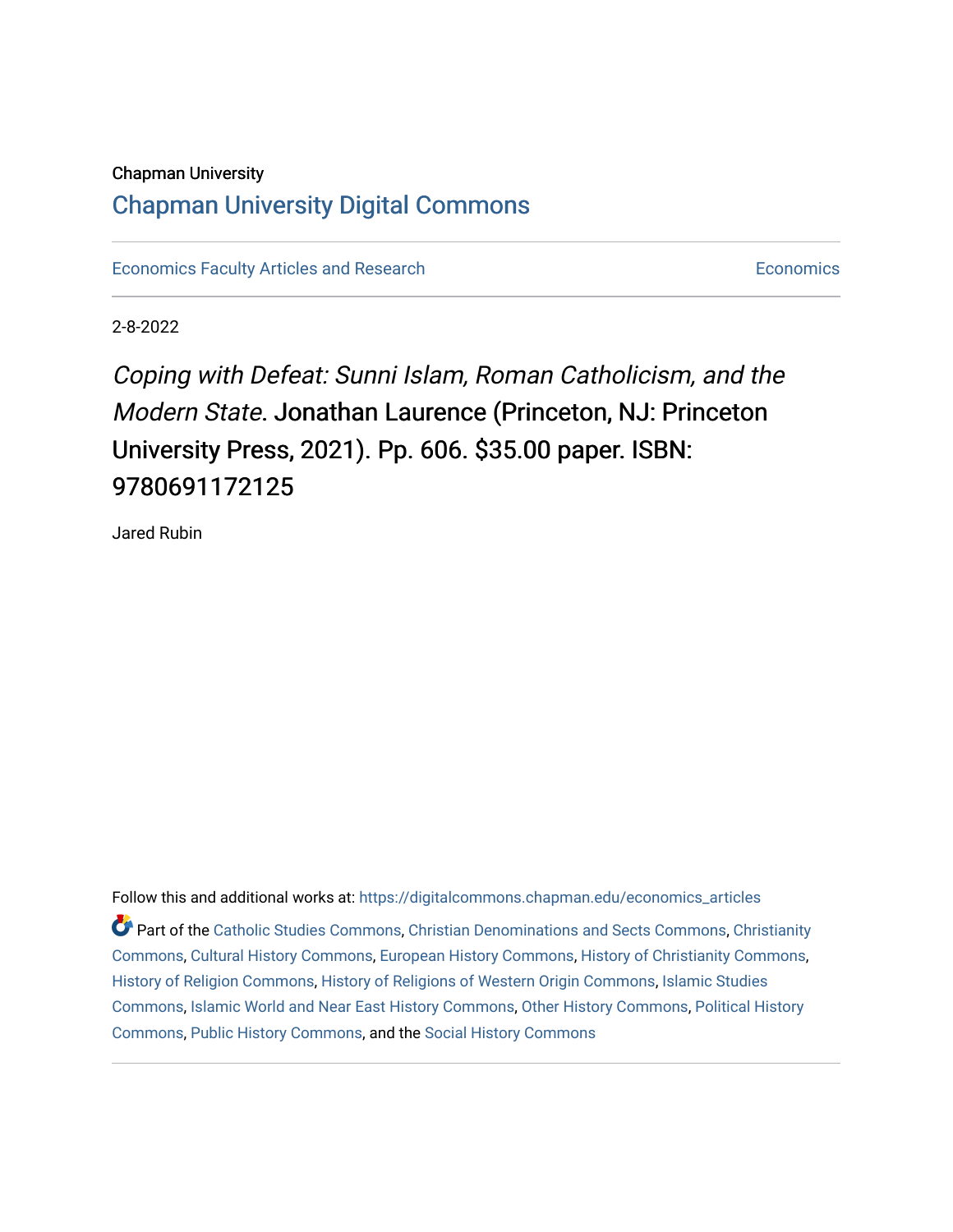## Coping with Defeat: Sunni Islam, Roman Catholicism, and the Modern State. Jonathan Laurence (Princeton, NJ: Princeton University Press, 2021). Pp. 606. \$35.00 paper. ISBN: 9780691172125

### **Comments**

This book review was originally published in International Journal of Middle East Studies in 2022. <https://doi.org/10.1017/S0020743821001318>

The Creative Commons license below applies only to this version of the review.

#### Creative Commons License



This work is licensed under a [Creative Commons Attribution-Noncommercial-No Derivative Works 4.0](https://creativecommons.org/licenses/by-nc-nd/4.0/) [License](https://creativecommons.org/licenses/by-nc-nd/4.0/).

Copyright The author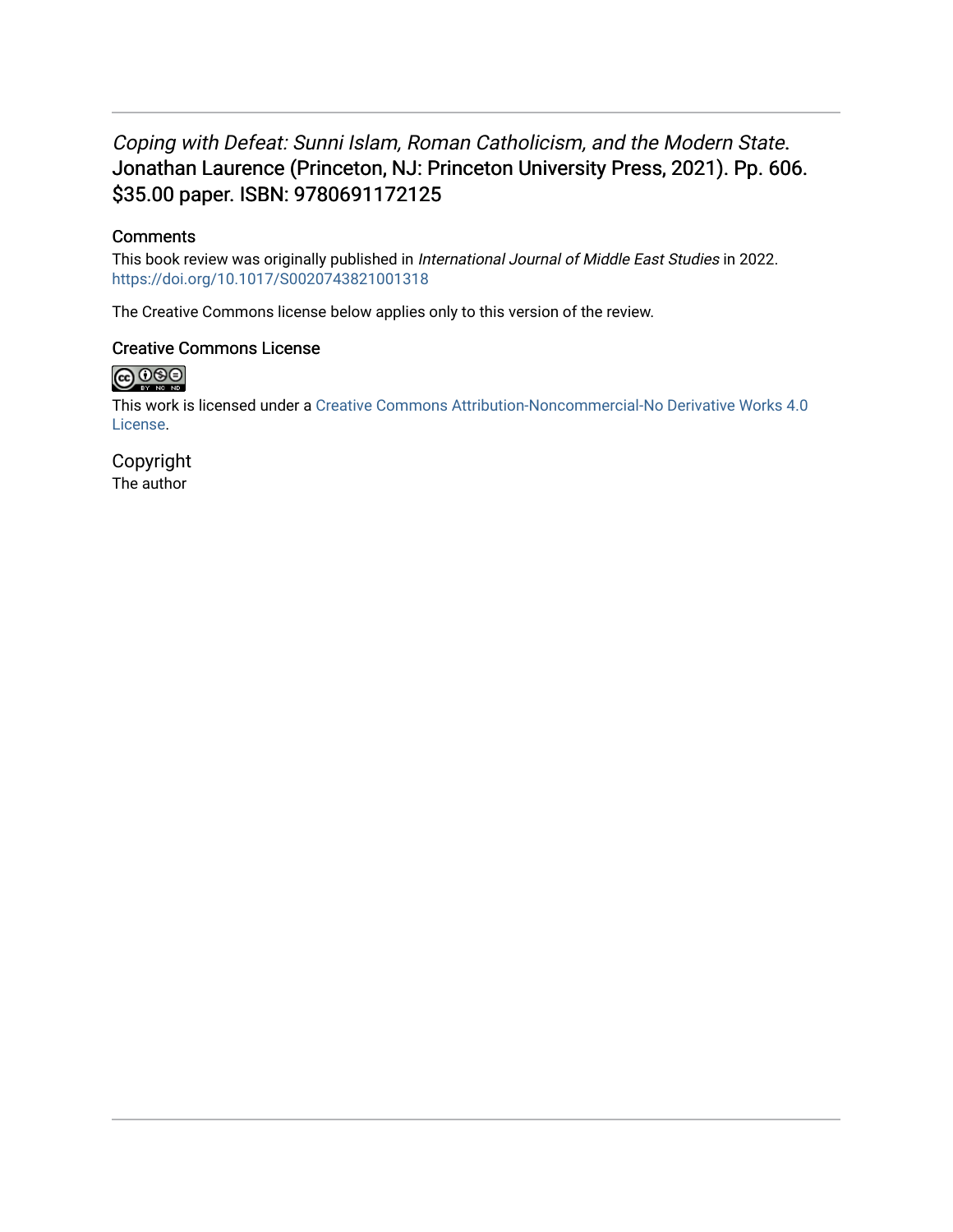Jonathan Lawrence, *Coping with Defeat: Sunni Islam, Roman Catholicism, and the Modern State*. Princeton, NJ: Princeton University Press, 2021. xxvi + 578 pp. \$35 (paperback), ISBN: 9780691172125.

Reviewed by Jared Rubin, Chapman University

Throughout the medieval and early modern periods, Catholic and Sunni Islamic religious authorities had substantial spiritual *and* secular power over their flock. The papacy governed a large swath of central Italy, and the Church was by far the largest landowner in Europe. In various Muslim empires in North Africa and the Middle East, religious authorities played a central role in legitimating rule and were independent from secular power. By the mid-19<sup>th</sup> century this changed. The papacy was under assault from Italian revolutionaries, its secular power nearly dissipated. A large fraction of the world's Muslims lived under European colonial rule. Yet, what could have been a death knell to both sets of religious establishments ended up as simply a fork in the road. In the 20<sup>th</sup> and 21<sup>st</sup> centuries, both have reasserted their *spiritual* authority, although without the same degree of secular power as in centuries past. Meanwhile, the two religions are the largest in the world and continue to grow (there are around 1.6 billion Sunni Muslims and 1.3 billion Catholics). How did this happen? How did Catholic and Sunni Islamic religious authorities lose so much power, only to salvage their important role in providing spiritual guidance to nearly half of the world's population?

These are the questions Jonathan Lawrence grapples with in his extensive, highly-learned, meticulously-researched *Coping with Defeat: Sunni Islam, Roman Catholicism, and the Modern State*. Using a combination of historical narrative, archival research, and interviews, Lawrence identifies three "defeats" faced by both the Catholic and Sunni Islamic religious establishments, all of which resulted in the surrender by religious authorities to state supremacy. The first was the "end of empire." This happened for the Catholic Church after the Reformation. By the end of the 16<sup>th</sup> century, the Church was no longer the monopoly provider of religious services, and religious legitimation took a back seat in those places under Protestant influence. In Sunni Islam, this defeat came in the 19<sup>th</sup> and first two decades of the  $20<sup>th</sup>$  century, as more and more of the world's Muslims came under the suzerainty of European colonizers. In Lawrence's eyes, this is among the most important causes of today's relationship between religion and the state in the Islamic world: "today's theological disunity within Sunni Islam can be traced to Europeans' decision to undermine the caliphate in lands they briefly ruled actors the Middle East, North Africa, and South and Southeast Asia" (p. 3). The second defeat occurred with the rise of the nation state. In Europe, this happened in the early modern period, and it resulted in a massively reduced role for the Church in politics and an increase in policies not favored by the Church. In MENA, this happened after World War I (in Turkey) and after independence (in the 20<sup>th</sup> century) elsewhere. It ultimately resulted in religion become subjugated to the state in bureaucratic organizations such as ministries of Islamic affairs, which are direct descendants of "the Ottoman model of legal subordination and spiritual monopoly" (p. 156). This was a direct consequence of the dismantling of the "universal caliphate" by European colonizers in the previous century, as well as the fact that the colonial powers "never reassigned [a consensual Islamic center], thus leaving huge numbers of believers who were open to other influences—especially the political Islam movement growing in the 1920s in British-occupied India and Egypt" (p. 115). The third defeat was the movement of Catholics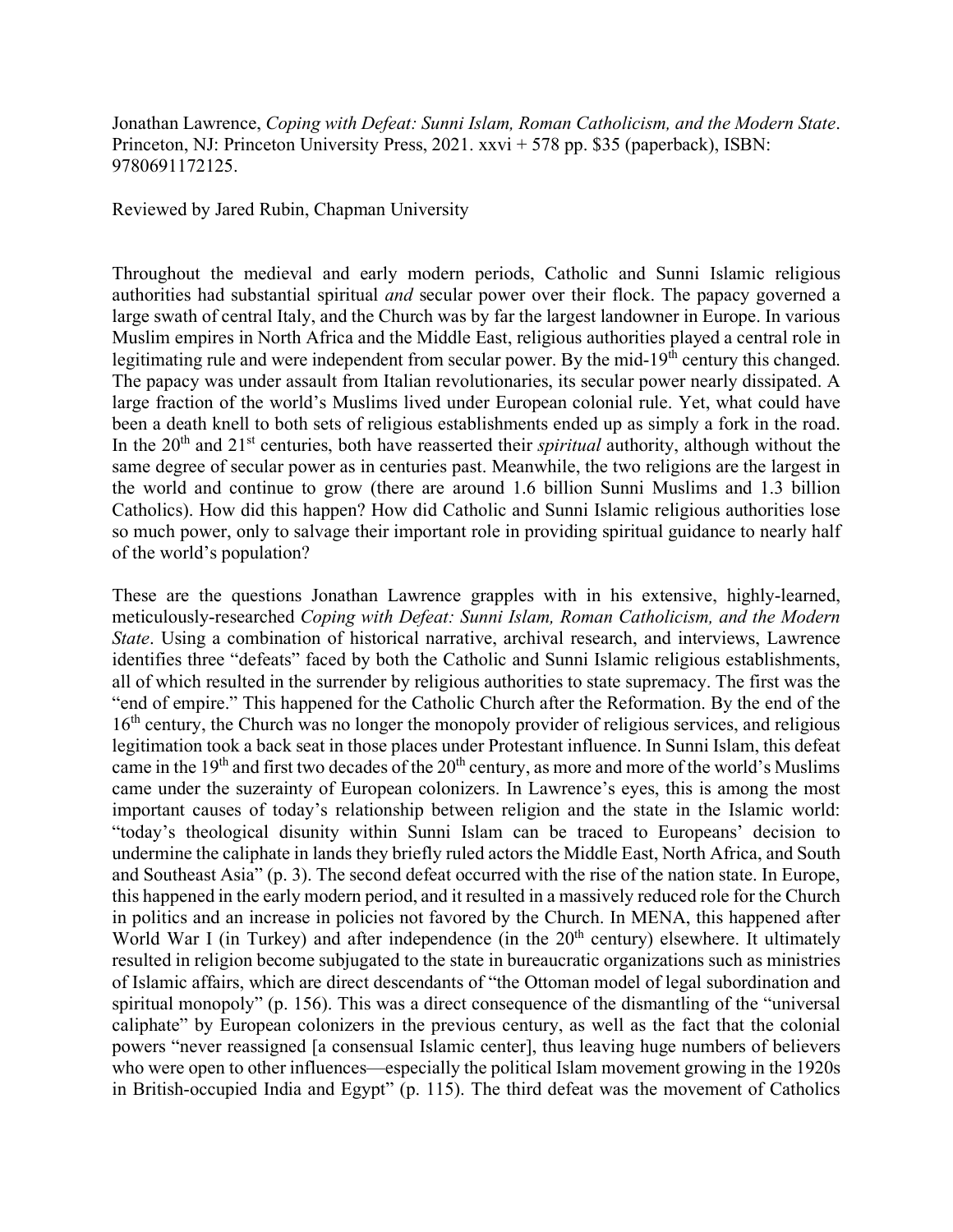and Muslims out of the traditional religious heartlands: the Catholic diaspora to the US and the Islamic diaspora to Europe. Both posed new challenges for religious authorities, who had to devise new ways to exert influence over believers who resided outside of their political boundaries.

Lawrence dedicates a large portion of the book to detailing how these "defeats" took shape in various places across the Catholic and Sunni Muslim worlds. He delves into the histories of each region, deftly moving between medieval Christianity, Ottoman Islam, back to post-Reformation Christianity, onto post-colonial Islam, and so on. An appealing aspect of Lawrence's argument is that he does *not* treat the religions as monoliths. When discussing both religions, he provides a country-by-country account of how the three "defeats" transpired in their boundaries. This is important for multiple reasons. For one, there was much heterogeneity between countries. Lawrence is particularly strong on showing this in MENA, where he sprinkles in snippets of interviews with key religious figures or bureaucrats. Moreover, studying individual cases separately helps shine greater light on what they all have in common. This is especially true of the post-colonial Sunni Islamic world, where the institutionalization and state-sponsorship of religion became ubiquitous. It was impossible to come away from these case studies without having learned a significant amount about the changing role of religion in the state in a variety of Middle Eastern, North African, and Western European contexts.

The book is not just about the "three defeats," but—as the title suggests—how the Catholic Church and leading Muslim clerics have *coped* with these defeats. Lawrence makes a compelling case that both Catholic and Muslim religious authorities were ultimately able to gain their footing, even if it meant a vastly different institutional context and less secular political power. To cope with defeat, authorities in both religions embraced *spiritual* power, which transcends national borders and is not necessarily dependent on state patronage. Religion became increasingly depoliticized, a point that Lawrence emphasizes as critical for the future of the regions, particularly MENA: "just as democratic nation-states struggled to find the right balance of power in civil-military relations, an apolitical framework for civil-religious relations is required for democracy to thrive" (p. 16). In other words, "depoliticization has everything to do with how the religion is structured and organized" (p. 434).

The paths to this end result were different between the two religions. In the face of a rapidly changing world, the Church instituted reforms in Vatican II (1962-65) which enabled it to embrace modernity (to some degree). Lawrence argues that the embrace of borderless spiritual power, along with more international training and larger bureaucracies, is what has enabled the Church to grow so rapidly outside of Europe in the last half-century in Latin America, sub-Saharan Africa, and Asia. Meanwhile, the fate of "caliphate Islam" was quite different, in part because of the dismantling of the "universal caliphate" by colonial authorities (in contrast to the papacy, which maintained its spot in the Vatican). Muslim religious authorities in the late  $20<sup>th</sup>$  and  $21<sup>st</sup>$  centuries have had to cope with the rising influence of Wahhabism, autocratic governance, and violent extremism (both in MENA and the West). Various countries in the region have "coped with defeat" differently, but common to most are renewed state investment in religious infrastructure (mosques, training for clerics) and outreach to Muslim diasporas abroad, particularly in Europe. Importantly, "governments did not Islamicize the public sphere in service of divine conquest or a theocratic endgame. Rather, they preempted and co-opted hostile takeovers by strengthening schools, mosques, seminaries, and faculties as a buffer from the ground up" (p. 332). On the other hand,